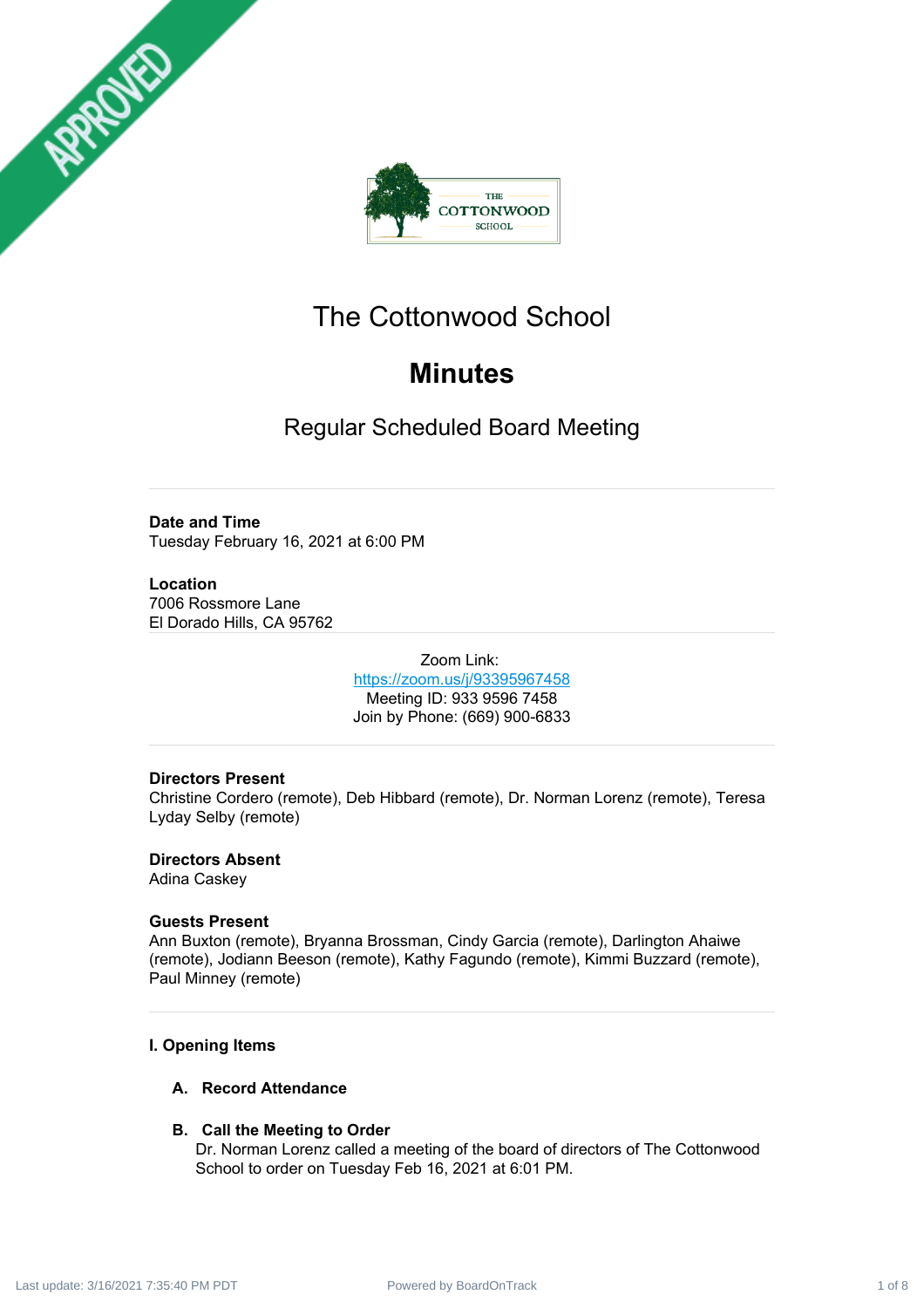# **C. Public Comments**

No public comment.

## **D. Closed Session**

Teresa Lyday Selby made a motion to move into closed session at 6:03 pm. Dr. Norman Lorenz seconded the motion. The board **VOTED** unanimously to approve the motion. **Roll Call** Dr. Norman Lorenz Aye Teresa Lyday Selby Aye Deb Hibbard Aye Christine Cordero Aye Dr. Norman Lorenz made a motion to return to end the closed session at 6:55. Teresa Lyday Selby seconded the motion. The board **VOTED** to approve the motion. Powered by Board Power Power Power Power Power Power Power Power Power Power Power Power Power Power Power Power Power Power Power Power Power Power Power Power Power Power Power Power Power Power Power Power Power Power

# **E. Announcement of Any Action Taken in Closed Session**

Dr. Norman Lorenz reported that the board took no action while in closed session.

## **F. Oral Report Executive Director Salary and Fringe Benefits**

This item was tabled and will be brought back at the next board meeting in March.

## **II. Open Session - Opening Items**

## **A. Approval of the Agenda**

Deb Hibbard made a motion to approve the agenda. Christine Cordero seconded the motion. The board **VOTED** to approve the motion. **Roll Call**

Teresa Lyday Selby Aye Christine Cordero Aye Adina Caskey Absent Dr. Norman Lorenz Aye Deb Hibbard Aye

## **B. Public Comments**

Dasie Jurgersen - Parent is concerned that homeschooling parent representation is not reflected in the current board; Parent voices are being silenced on social media and the board has not responded to interested homeschooling parent to fill board vacancies.

## **C. Executive Director's Report**

- 1. Highlighted students
	- 1. Josh Cruz 4th grade, Home study l student
	- 2. Kayden Brockmeyer 10th grade, site-based high school student
- 2. Enrollment
	- 1. Home study 2420
	- 2. Site-based 32
- 3. Cottonwood School 2021-2022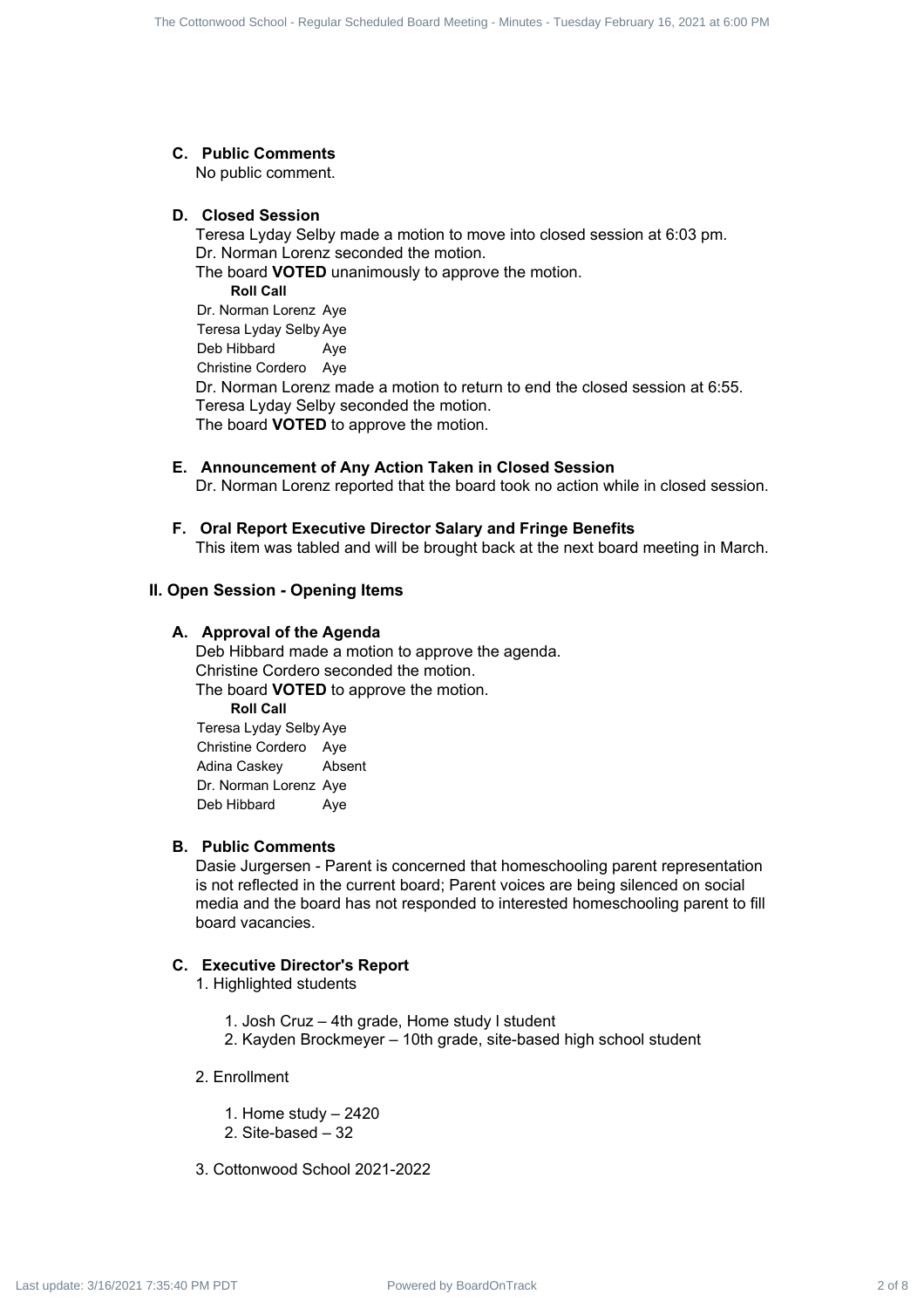- 1. Share Virtual Academy
- 2. Continue to share High School Virtual Academy

4. Securing teaching staff, hire for positions needed

- 5. Priority of keep students and HSTs together
- 6. Securing existing students before opening enrollment to new students
- 7. Ordering deadline 4/1/21

8. Services cannot go beyond last day of school – 5/25/31 – per auditors.

9. Vendor services can provide outdoor services.

10. If students have \$200 or more will be able to get back educational funds within a week. Problem and Board 3 of Board 3 of 8 Cottonwood School - Regular School - Regular Schedule Board School - Regular Schedule Board Schedule Board Schedule Board Schedule Board Meeting - Schedule Conservations - The Conservat

11. Taking bids for insurance providers and technology.

12. Trisha Brandow and Carrie Carlson gave an overview of Junior Virtual Academy.

## **D. Approve Minutes**

Deb Hibbard made a motion to approve the minutes from Regular Scheduled Board Meeting on 01-19-21.

Christine Cordero seconded the motion.

The board **VOTED** to approve the motion.

**Roll Call**

Teresa Lyday Selby Aye Christine Cordero Aye Deb Hibbard Ave Adina Caskey Absent Dr. Norman Lorenz Aye

#### **E. Approve Minutes**

Dr. Norman Lorenz made a motion to approve the minutes from Special Board Meeting on 01-27-21.

Deb Hibbard seconded the motion.

The board **VOTED** to approve the motion.

**Roll Call**

Christine Cordero Aye Adina Caskey Absent Dr. Norman Lorenz Aye Deb Hibbard Ave Teresa Lyday Selby Aye

#### **III. Finance**

## **A. Fiscal Policies and Procedures Manual**

Cindy Garcia invited Gary Jones to present the Fiscal Policies and Procedures.

- 1. Purpose to be a practical guide to business office of school
- 2. Aligned with charter and MOU with authorizer.
- 3. Reviewed by YM&C.

4. Two most significant changes: the elimination of related party transactions and the elimination of interschool lending and borrowing policy

5. Anticipate future changes.

Deb Hibbard made a motion to approve the Fiscal Policies and Procedures Manual.

Teresa Lyday Selby seconded the motion.

The board **VOTED** to approve the motion.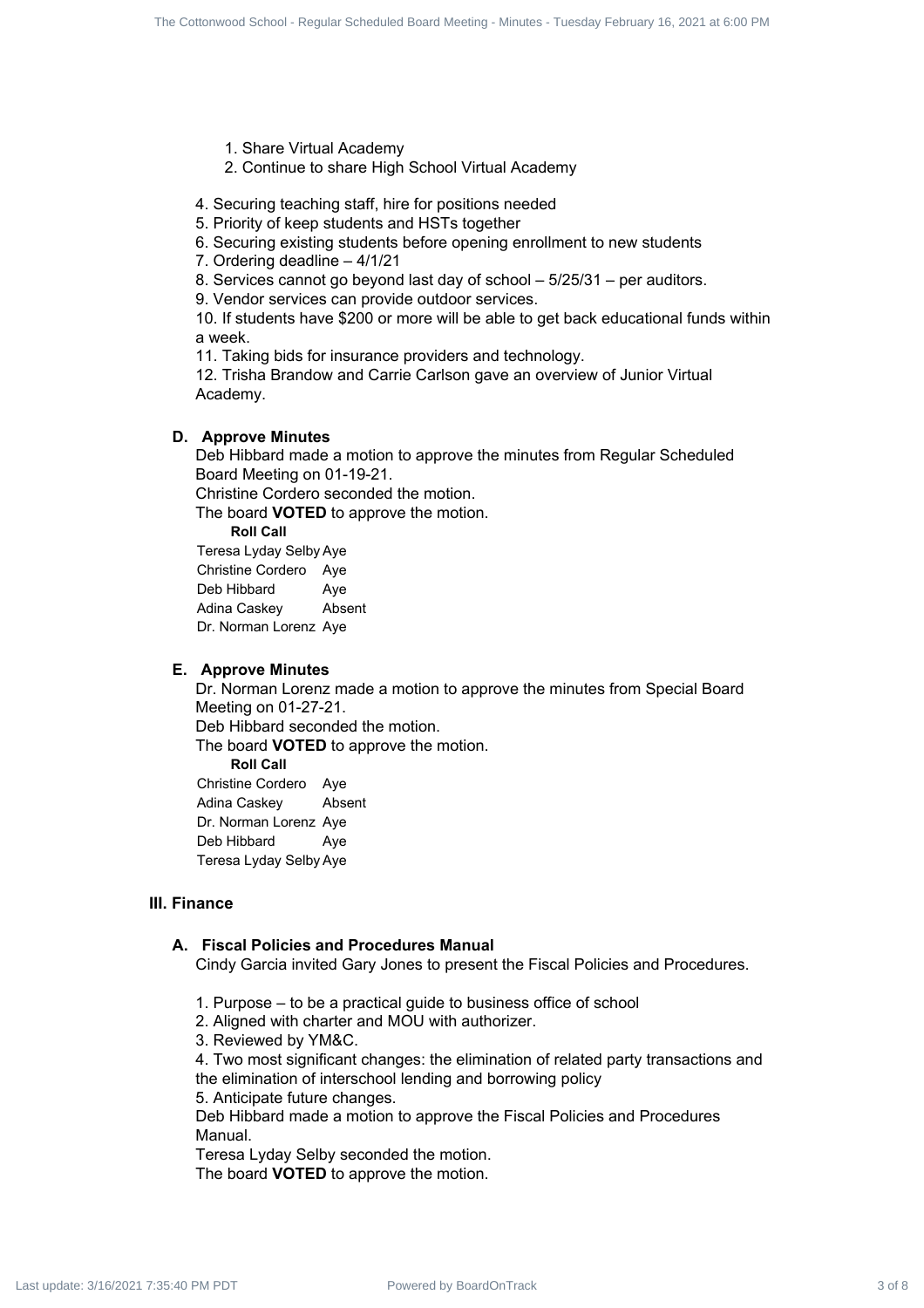#### **Roll Call**

Dr. Norman Lorenz Aye Christine Cordero Aye Teresa Lyday Selby Aye Adina Caskey Absent Deb Hibbard Aye

## **B. January Financials & Second Interim Report**

Darlington Ahaiwe presented the school's January Financials and Second Interim Report.

1. Surplus projected

2. External funding needed because of deferrals by state funding. Decision was made to secure a line of credit through Charter School Capital Christine Cordero made a motion to approve the January Financials and Second Interim Report. Power by BoardOnTrack 4 of 8 The Cottonwood School Access 4 of 8 The Cottonwood School - Regular School - Regular School - Regular Schedule Board Meeting - Tuesday February 16, 2021 at 6:00 PM Last update: 3/16/2021 7:35:

Deb Hibbard seconded the motion.

The board **VOTED** to approve the motion.

**Roll Call**

Teresa Lyday Selby Aye Dr. Norman Lorenz Aye Deb Hibbard Aye Christine Cordero Aye Adina Caskey Absent

## **C. 2021-2022 Budget Draft**

Darlington Ahaiwe presented the current budget for the next school year. Cindy Garcia described how this aligns with the school's strategic plan.

- 1. Increase the enrollment of Site-based students by 30
- 2. Projected increase in student allotments.
- 3. Projected increase in instructional staff.

# **D. Auditor Selection Form**

1. Confirmation of contract

Deb Hibbard made a motion to approve continuing year two of a three-year contract with Wilkenson, Hadley, King & Co.

Dr. Norman Lorenz seconded the motion.

The board **VOTED** to approve the motion.

**Roll Call**

Deb Hibbard Aye Teresa Lyday Selby Aye Dr. Norman Lorenz Aye Adina Caskey Absent Christine Cordero Aye

## **IV. Academic Excellence**

## **A. Policy and Procedure for Opting Out of State Testing**

1. Changes were made as discussed at last meeting.

Teresa Lyday Selby made a motion to approve the updated Policy and Procedure for Opting Out of State Testing.

Dr. Norman Lorenz seconded the motion.

The board **VOTED** to approve the motion.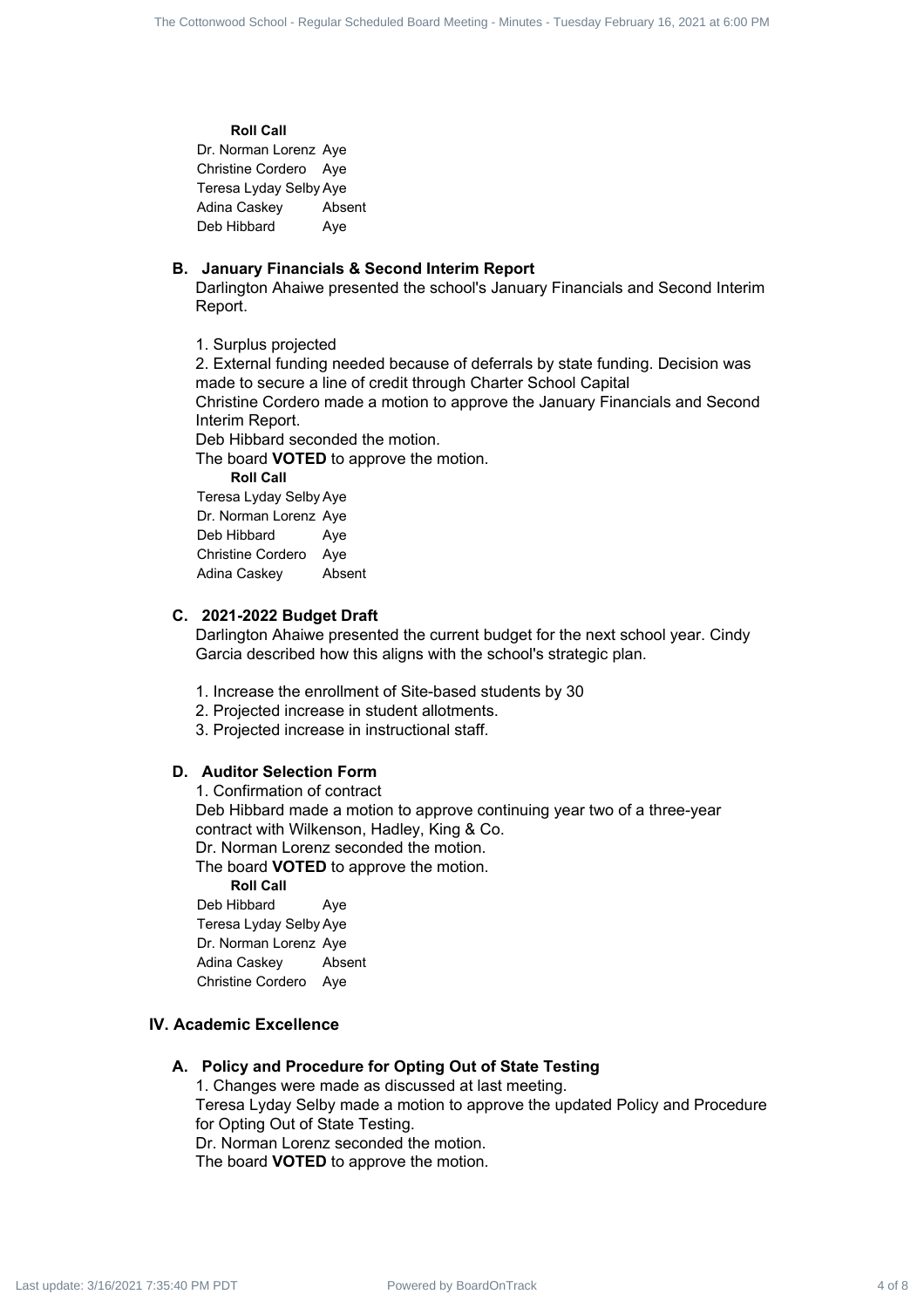#### **Roll Call**

Christine Cordero Aye Deb Hibbard Aye Teresa Lyday Selby Aye Adina Caskey Absent Dr. Norman Lorenz Aye

## **V. Operations**

#### **A. Comprehensive Safety Plan**

Jodiann Beeson and Ann Buxton presented the updated Comprehensive Safety Plan.

- 1. Plan can be updated at any time; changes will be made with move to new site.
- 2. Unique time right now with distance learning.

3. They will look at other schools that are non-classroom based and include an advisory committee.

Motion to adopt – Deborah

Deb Hibbard made a motion to approve the updated Comprehensive Safety Plan with understanding of need for updates as we grow, move to new site, and combine usage by both home study and on-site programs. Power by BoardOnTrack 5 of 8 Contenents 5 of 8 The Contenents of 8 Contenents 5 of 8 Contenents 5 of 8 Contenents 5 of 8 Contenents and Contenents are a specifical scheduled Board Meeting - Tuesday February 16, 2021 at 6:

Dr. Norman Lorenz seconded the motion.

The board **VOTED** to approve the motion.

**Roll Call**

Teresa Lyday Selby Aye Christine Cordero Aye Deb Hibbard Aye Adina Caskey Absent Dr. Norman Lorenz Aye

## **B. Updated 2021-2022 School Calendars**

Dr. Norman Lorenz made a motion to approve the updated 2021-2022 School Calendars.

Christine Cordero seconded the motion.

The board **VOTED** to approve the motion.

**Roll Call**

Deb Hibbard Aye Christine Cordero Aye Dr. Norman Lorenz Aye Teresa Lyday Selby Aye Adina Caskey Absent

#### **C. Updated Educational Vendor Policies & Procedures**

1. Cannot 'roll over' educational funds from 1 year to the next. Discontinuing this practice. Going forward this practice will not continue. The funds spoken of earlier are the last time this will happen.

Teresa Lyday Selby made a motion to approved the Updated Educational Vendor Policies and Procedures.

Deb Hibbard seconded the motion.

The board **VOTED** to approve the motion.

**Roll Call**

Adina Caskey Absent Teresa Lyday Selby Aye Dr. Norman Lorenz Aye Christine Cordero Aye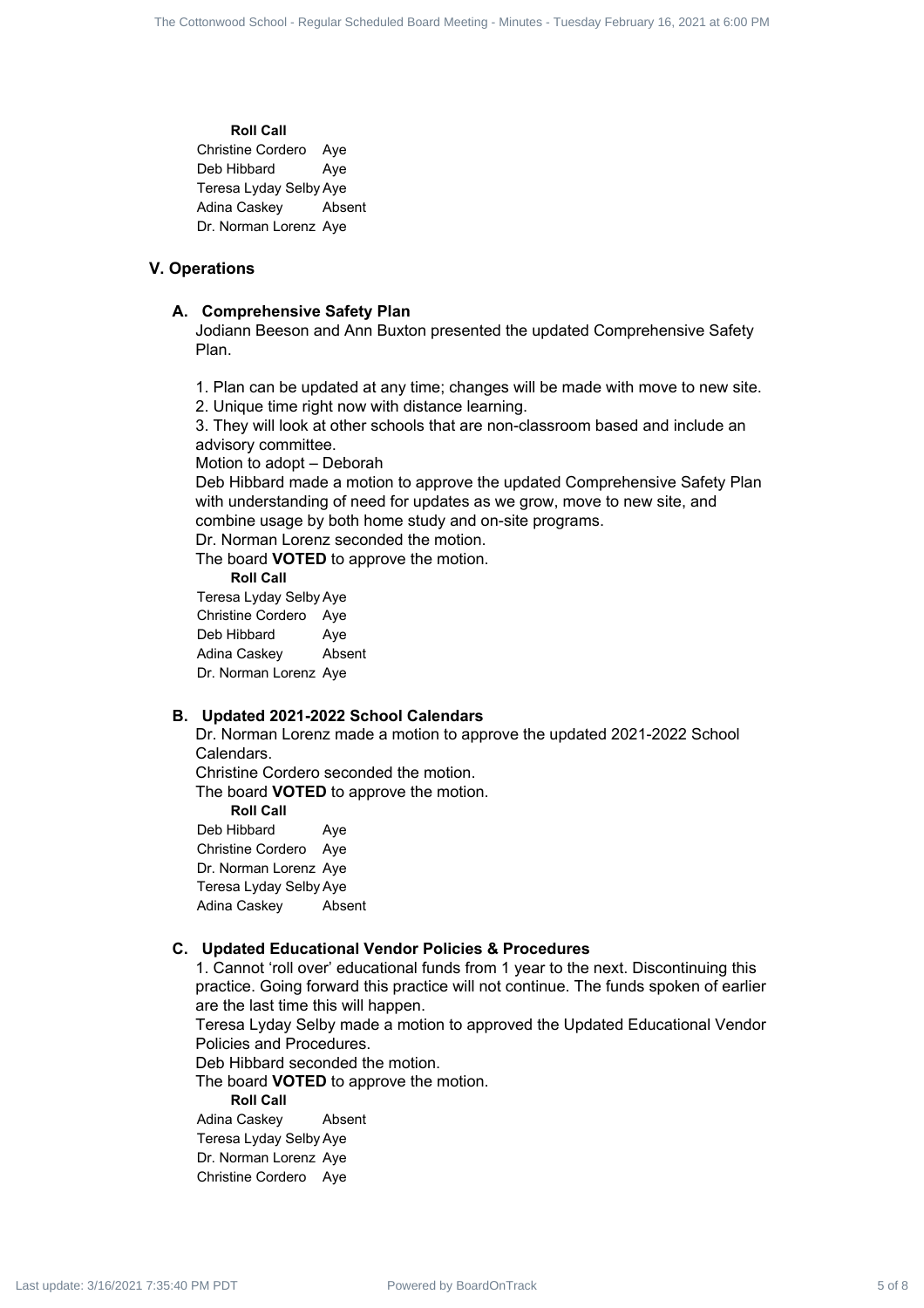**Roll Call**

Deb Hibbard Aye

## **VI. Governance**

## **A. Acceptance of Board Member Resignation**

The Board thanked Adina for her service to TCS. Deb Hibbard made a motion to accept the resignation of Board Member, Adina Caskey.

Christine Cordero seconded the motion.

The board **VOTED** to approve the motion.

**Roll Call** Adina Caskey Absent Dr. Norman Lorenz Aye Teresa Lyday Selby Aye Deb Hibbard Aye Christine Cordero Aye

## **B. Board Member Vacancy**

Ann Buxton presented the process for a board vacancy.

- 1. Timeline for filling vacancy changed.
- 2. Add a board orientation to process along with training
- 3. Form an ad hoc committee of 2 board members and 1 staff member.
- 4. Announce at April Board Meeting

Deb Hibbard made a motion to approve the Board Member Vacancy process with the changes from legal.

Dr. Norman Lorenz seconded the motion.

The board **VOTED** to approve the motion.

**Roll Call**

Teresa Lyday Selby Aye Deb Hibbard Ave Adina Caskey Absent Christine Cordero Aye Dr. Norman Lorenz Aye

## **C. Adhoc Comittee - Board Recruitment**

Ann Buxton recommended that two board members and one staff member make up the Adhoc Committee.

Dr. Norman Lorenz requested that Ann Buxton and Cindy Garcia seek out interested staff to particpate.

Dr. Norman Lorenz made a motion to move forward with the Adhoc Committee, nominate Teresa Lyday Selby and Christine Cordero, and assign Ann Buxton and Cindy Garcia to seek out a staff member to participate on the committee. Deb Hibbard seconded the motion. Powered by BoardOnTrack 6 of 8 The Cottonwood School - Regular Scheduled Board Meeting - Minutes - Tuesday February 16, 2021 at 6:00 PM Last update: 3/16/2021 7:35:40 PM PDT

The board **VOTED** to approve the motion.

**Roll Call** Christine Cordero Aye Adina Caskey Absent Dr. Norman Lorenz Aye Teresa Lyday Selby Aye Deb Hibbard Ave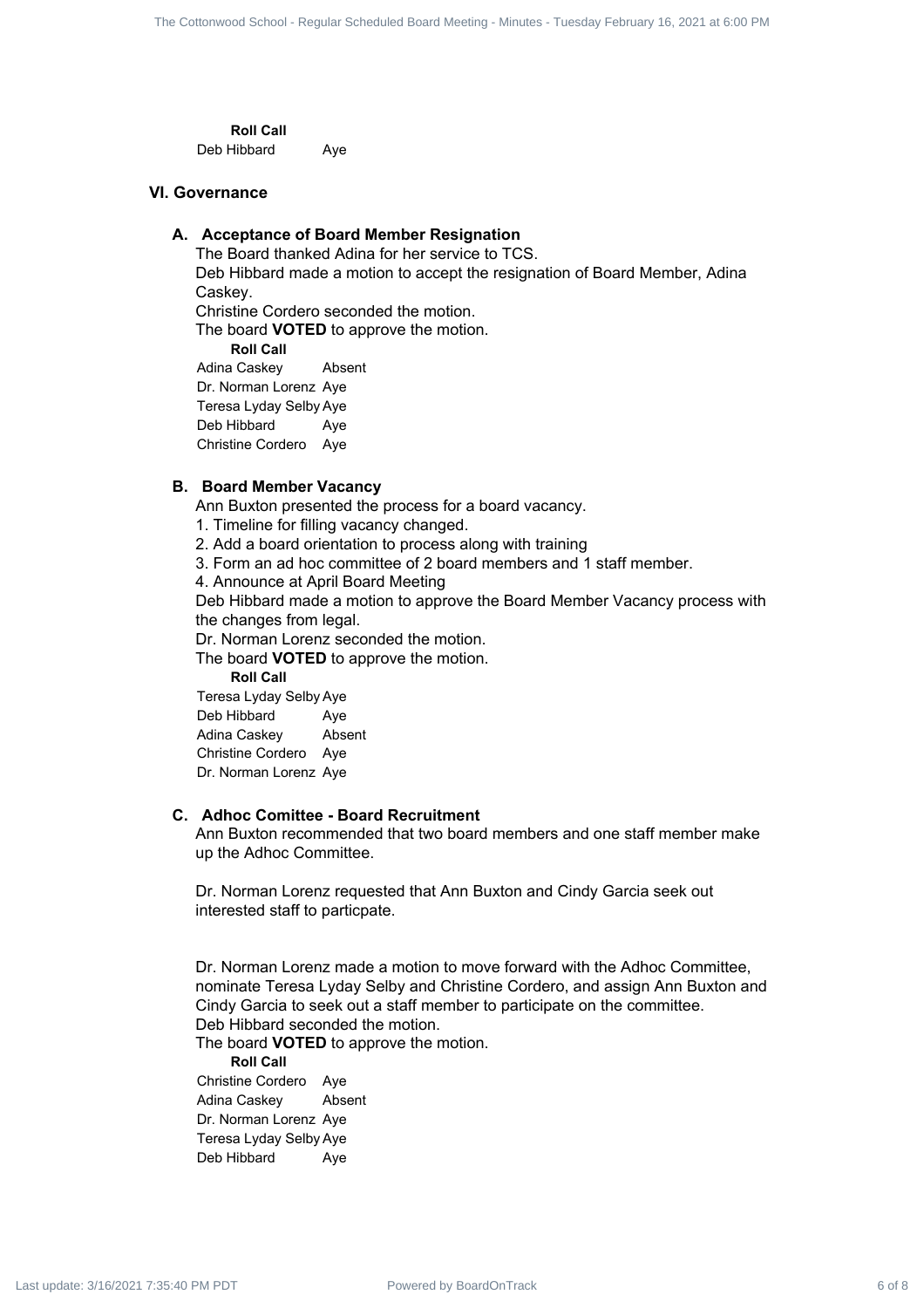## **VII. Closing Items**

- **A. Board of Directors Comments & Requests** None.
- **B. Announcement of Next Regular Scheduled Board Meeting** March 16, 2021

## **C. Adjourn Meeting**

Teresa Lyday Selby made a motion to adjourn the meeting at 8:54 pm. Dr. Norman Lorenz seconded the motion. The board **VOTED** to approve the motion. **Roll Call** Deb Hibbard Aye Christine Cordero Aye Dr. Norman Lorenz Aye Teresa Lyday Selby Aye Adina Caskey Absent There being no further business to be transacted, and upon motion duly made, seconded and approved, the meeting was adjourned at 8:54 PM.

Respectfully Submitted, Dr. Norman Lorenz

Prepared By: Kimmi Buzzard

Noted By:

#### Board Secretary

Public comment rules: Members of the public may address the Board on agenda or nonagenda items through the teleconference platform, Zoom. Zoom does not require the members of the public to have an account or login. Please either utilize the chat option to communicate with the administrative team your desire to address the board or simply communicate orally your desire to address the board when the board asks for public comments. Members of the public are permitted to comment on both non-agenda item matters and agenda item matters when public comment is called. Speakers may be called in the order that requests are received. We ask that comments are limited to 2 minutes each, with no more than 15 minutes per single topic so that as many people as possible may be heard. If a member of the public utilizes a translator to address the board, those individuals are allotted 4 minutes each. If the board utilizes simultaneous translation equipment in a manner that allows the board to hear the translated public testimony simultaneously, those individuals are allotted 2 minutes each. By law, the Board is allowed to take action only on items on the agenda. The Board may, at its discretion, refer a matter to school staff or calendar the issue for future discussion. Probables Board Power Board Procedure - Regular Scheduled School Hard Procedure Contenents - Regular School - Regular Scheduled Board Meeting<br>
More: The Cottonwood School - Regular Scheduled Board Meeting<br>
C. Adjoint Meet

Note: The Governing Board encourages those with disabilities to participate fully in the public meeting process. If you need a disability-related modification or accommodation, including auxiliary aids or services, to participate in the public meeting, please contact the Governing Board Office at (562) 584-0427 at least 48 hours before the scheduled